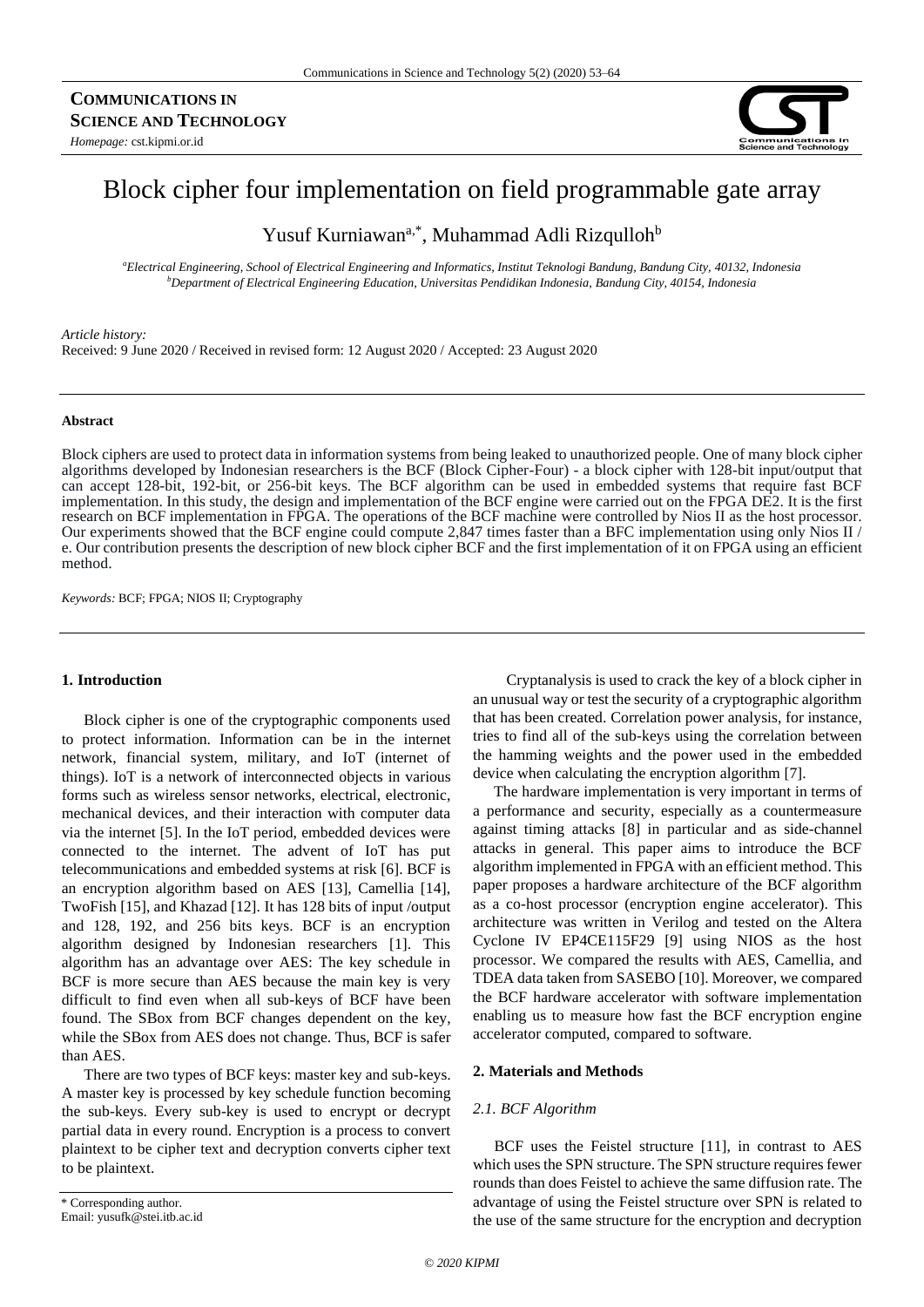processes so that it will require few memories in the implementation. SPN requires two different algorithms for encryption and decryption.

The BCF algorithm has two main components: scheduling part and randomization part. Key Schedule is performed to generate sub keys and randomization is performed to encrypt or decrypt data using sub keys generated by key scheduling. The number of rounds at the randomization stage depends on the length of the key in which 128-bit keys are used in the randomization of 15 rounds, 192-bit keys require 16 rounds and 256-bit keys for 18 rounds. In each round, the F0 function is applied. This function uses sub keys to manipulate the input data for each round.

The main features of the BCF algorithm are:

- 1. The input and output data are 128 bits (plain text and cipher text) respectively.
- 2. The length of the master key has 3 variants: 128, 192 and 256 bits.
- 3. Key scheduling is done in 8 rounds using the F0 function.
- 4. The number of rounds at the randomizing stage (for encryption or decryption) depends on the length of the key.

The key schedule stage is carried out at the beginning to generate sub-keys for the randomizing stage, but in this paper we will begin by explaining the randomizing stage.

# *2.2. BCF Encryption*

BCF uses the Feistel structure as in the Twofish algorithm, so it can use the same algorithm for encryption and decryption. BCF has 128-bit input / output. The pseudo code of the BCF encryption algorithm is presented as follows.

```
XL = XL \wedge KW1XR = XR \land KW2XL = XRXR = XL \wedge F0(K1,XR)XL = XRXR = XL \wedge F0(K2,XR)XL = XRXR = XL \wedge F0(K3,XR)XL = XRXR = XL \wedge F0(K4,XR)XL = XRXR = XL \wedge F0(K5,XR)XL = XRXR = XL \wedge F0(K6,XR)XL = XRXR = XL \wedge F0(K7,XR)XL = XRXR = XL \wedge F0(K8,XR)XL = XRXR = XL \wedge F0(K9,XR)XL = XRXR = XL \wedge F0(K10,XR)XL = XRXR = XL \wedge F0(K11,XR)XL = XRXR = XL \wedge F0(K12,XR)XL = XRXR = XL \wedge F0(K13,XR)XI = XR
```
 $XR = XL \wedge F0(K14,XR)$  $XL = XR$  $XR = XL \wedge F0(K15,XR)$  $XL = XR$  $XR = XL \wedge F0(K16,XR)$  $XL = XR$  $XR = XL \wedge F0(K17,XR)$  $XR = XR$  $XL = XL \wedge F0(K18,XR)$  $XL = XL \wedge KW3$  $XR = XR \wedge KW4$ 

Figure 1. shows the BCF structure that can be used for both encryption and decryption.



Fig. 1 BCF encryption

In the BCF algorithm, there is an FO function that has an input of two data words x and two words of the k sub-key and produces two output words of y, where 1 word is 32 bits. This function is the heart of BCF encryption/decryption. For a note, 1 word is 32 bits.

$$
y = FO(x,k) = P(S_i(x)) \oplus k \tag{1}
$$

SBox has 1 byte input / output. Because each x consists of 8 bytes, there are 8 SBox operations for each input  $x \{ x_0, x_1, x_2, x_3, x_4, x_5, x_6, x_7, x_8, x_9, x_1, x_2, x_3, x_4, x_5, x_6, x_7, x_8, x_9, x_1, x_2, x_3, x_4, x_5, x_6, x_7, x_8, x_9, x_1, x_2, x_3, x_4, x_5, x_6, x_7, x_8, x_9, x_1, x_2, x_3, x_4, x_5$ ,  $X_3$ ,  $X_4$ ,  $X_5$ ,  $X_6$ ,  $X_7$ . There are 4 SBox-es used in BCF. The Substitution Boxes (in hexadecimal) are shown in (Tables 1-4).

Table 5. shows the algorithms used to select BCF SBox before encryption/decryption.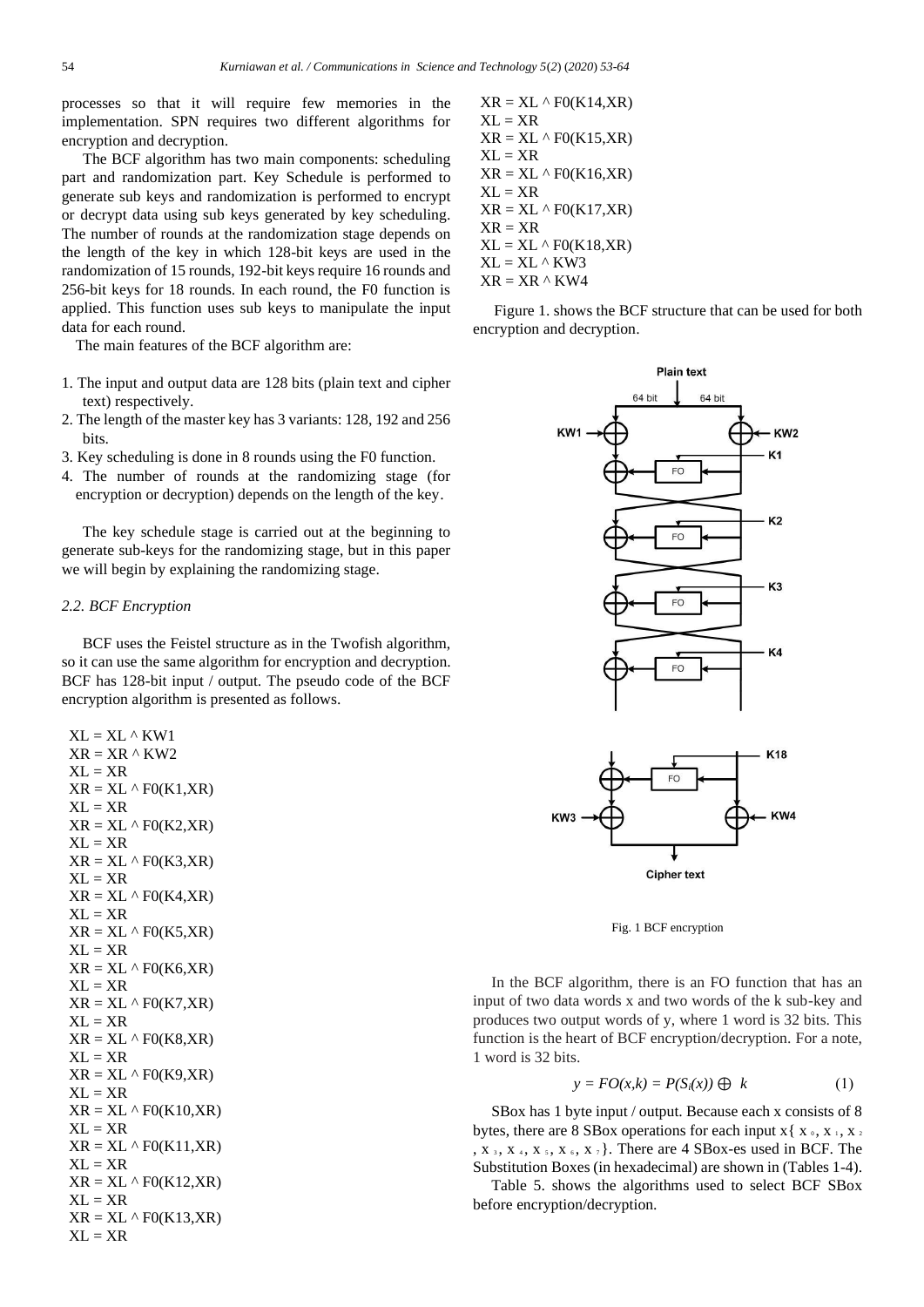Table 1. BCF substitution box 1

|  |  |  |  |  |  |  |  | 0 1 2 3 4 5 6 7 8 9 a b c d e f 0 1 2 3 4 5 6 7 8 9 a b c |  |  |  |  |  |  |  |
|--|--|--|--|--|--|--|--|-----------------------------------------------------------|--|--|--|--|--|--|--|

Table 3. BCF substitution box 3

| $\Omega$       |                                                 |  |  |  |  |  |  |                                                 | b4 b7 67 f3 0b 94 52 68 37 3e ef d7 eb 8f 55 93 | $\overline{0}$                                    |  | 47 ec al 80 49 10 d1 0b 94 50 5e a7 23 45 b0 38 |  |  |  |  |  |  |
|----------------|-------------------------------------------------|--|--|--|--|--|--|-------------------------------------------------|-------------------------------------------------|---------------------------------------------------|--|-------------------------------------------------|--|--|--|--|--|--|
| -1             |                                                 |  |  |  |  |  |  | 2b a5 02 be 21 20 98 69 8d 05 73 af a7 bb dc ac |                                                 | $\mathbf{1}$                                      |  | de f5 6e d5 54 c0 8e 34 0e ba 16 44 e2 72 aa e5 |  |  |  |  |  |  |
| 2              |                                                 |  |  |  |  |  |  | 54 70 95 77 c1 06 22 44 b0 c9 76 b5 2f 27 2d 32 |                                                 | $\mathcal{L}$                                     |  | 26 cb fe 60 3 bf dd 56 57 e4 91 8c 19 65 3b 1   |  |  |  |  |  |  |
| 3              |                                                 |  |  |  |  |  |  | 72 5b 64 c0 3a 3c 49 de 57 28 3d 0a f4 e7 71 7a |                                                 | $\mathcal{R}$                                     |  | 90 7b f9 24 0c c5 61 b7 f7 e1 37 fd 85 7e 9 2c  |  |  |  |  |  |  |
| $\overline{4}$ |                                                 |  |  |  |  |  |  | d1 8e f0 43 c8 23 7f aa df 16 ba 5e 18 1a 1d 7c |                                                 | 4                                                 |  | c9 ac 66 d6 40 a9 42 4 5a 6b 1c ce fa af db b5  |  |  |  |  |  |  |
| 5              |                                                 |  |  |  |  |  |  | bd d5 85 ab 56 8c 9f fd 4c ca 9d c7 ed b9 25 cc |                                                 | .5                                                |  | 83 b3 a6 e7 7a e0 cf 27 6a ef 1e b8 6 18 2f 63  |  |  |  |  |  |  |
| 6              |                                                 |  |  |  |  |  |  | 75 ee ae fc 4b 03 3f a3 e3 7d e5 d3 d4 10 e0 36 |                                                 | 6                                                 |  | b9 82 76 28 f8 ed 71 fb 70 5 c8 88 e6 4e e3 cc  |  |  |  |  |  |  |
| 7              |                                                 |  |  |  |  |  |  | 34 d8 3b 82 6e 89 35 01 91 79 d0 da 5c 4 cd fe  |                                                 | $7\phantom{0}$                                    |  | fc c4 67 95 78 13 9c 2e 74 68 84 31 f2 58 ae 3d |  |  |  |  |  |  |
| 8              |                                                 |  |  |  |  |  |  | 84 6b e4 1b 6c 9b 81 Cf 2c 46 a8 c5 07 26 e9 51 |                                                 | 8                                                 |  | df 87 7c 2 ff 79 86 e9 2d c2 52 5f ad 30 8a 99  |  |  |  |  |  |  |
| 9              |                                                 |  |  |  |  |  |  | c4 d9 0f 33 4d 41 bf 61 4a a0 a6 b1 c2 ea 66 c6 |                                                 | 9                                                 |  | 25 41 22 8d 1d 20 8f 97 14 77 c7 9a f0 2b 1a 3e |  |  |  |  |  |  |
| a              |                                                 |  |  |  |  |  |  | 83 f6 e2 40 lf 5d 7b dd f9 b3 a4 15 8b 6a 45 09 |                                                 | a                                                 |  | 89 9e 7 8 3a 5b 4a ca 9f 12 c1 59 0a 55 81 a8   |  |  |  |  |  |  |
| b              |                                                 |  |  |  |  |  |  | e1 4e 11 50 b6 58 db 08 cb 7e a2 5a f1 ad 87 ff |                                                 | h.                                                |  | 21 96 73 46 f1 c6 bd 33 0 62 1f 32 b1 7f bc 4d  |  |  |  |  |  |  |
| $\mathbf{c}$   |                                                 |  |  |  |  |  |  | 53 47 13 80 86 c3 1c 5f a9 59 63 e6 fa 30 42 f5 |                                                 | $\mathbf{c}$                                      |  | d2 6f d9 d3 b2 f6 36 cd 75 dc 64 7d 6c 93 bb a4 |  |  |  |  |  |  |
| d              |                                                 |  |  |  |  |  |  | 0d 38 2a 9a f7 90 65 ce 78 d2 9c bc 1e 0c 17 ec |                                                 | $\mathbf{d}$                                      |  | a5 f4 53 lb 35 5d a0 a2 4b 4f 43 51 48 e8 0f 5c |  |  |  |  |  |  |
| e.             | 88 d6 6f 62 0e 6d 99 9e 8a 31 48 19 4f 00 74 fb |  |  |  |  |  |  |                                                 |                                                 | e c3 b4 da ee 2a d0 39 9d 98 ea d7 a3 ab 29 0d eb |  |                                                 |  |  |  |  |  |  |
| f              |                                                 |  |  |  |  |  |  | 29 b8 2e al 39 60 96 12 97 f8 b2 24 e8 92 f2 14 |                                                 | f                                                 |  | b6 17 3c 4c f3 3f 6d 15 be 92 8b 9b 11 d4 69 d8 |  |  |  |  |  |  |
|                |                                                 |  |  |  |  |  |  |                                                 |                                                 |                                                   |  |                                                 |  |  |  |  |  |  |

Table 2. BCF substitution box 2

Table 4. BCF substitution box 4

|              |                                                 | 0 1 2 3 4 5 6 7 8 9 a b c d e f                 |  |  |  |  |  |  |                |  |  |  |  |  |  |  | 0 1 2 3 4 5 6 7 8 9 a b c d e f                 |  |
|--------------|-------------------------------------------------|-------------------------------------------------|--|--|--|--|--|--|----------------|--|--|--|--|--|--|--|-------------------------------------------------|--|
| $\Omega$     |                                                 | 40 a5 3e ee 28 1e 51 21 60 db 4c 59 3c c8 8f 77 |  |  |  |  |  |  | $\Omega$       |  |  |  |  |  |  |  | 2f 5a c2 d4 9e 0b eb b4 6 43 d5 50 59 df 65 4b  |  |
| 1.           |                                                 | 5a 43 2a d2 5b ce al e9 bl 47 e3 8a 46 e1 e7 89 |  |  |  |  |  |  |                |  |  |  |  |  |  |  | 3e 99 5f 27 10 cb 42 a8 cd c3 2c 95 e6 24 dc b5 |  |
| 2            |                                                 | fd bc f9 c0 a0 f4 09 3d 52 5d fe a6 67 cb ec 97 |  |  |  |  |  |  | $\mathcal{D}$  |  |  |  |  |  |  |  | 6a aa a6 46 c0 19 a7 73 84 ff fa 9f 31 7f 3f e9 |  |
| 3            |                                                 | 18 4b 6a 61 b7 c1 9e 24 4f e5 01 03 29 08 b9 06 |  |  |  |  |  |  | $\mathcal{R}$  |  |  |  |  |  |  |  | b0 52 1b 93 3a b3 9a d8 fb 88 4d d3 f3 b7 91 5  |  |
| 4            |                                                 | f0 a7 e6 cc 39 1d 7f 15 57 f3 82 99 70 6e 9c 58 |  |  |  |  |  |  | $\overline{4}$ |  |  |  |  |  |  |  | 13 5b d7 22 40 f4 61 75 e3 48 74 55 e5 d0 47 2d |  |
| .5           |                                                 | d6 2c d9 cd a3 4d 75 48 74 2f e2 6d d7 12 b0 37 |  |  |  |  |  |  | 5              |  |  |  |  |  |  |  | 11 f0 33 29 ae 9c e4 90 68 e8 d1 ef c5 32 6c 20 |  |
| 6            |                                                 | 80 7e 86 79 0e 71 d0 34 0a ac 42 94 b8 aa 56 dd |  |  |  |  |  |  | 6              |  |  |  |  |  |  |  | 8b 63 d2 4f 3 d9 72 76 1d bb 2b 1 4 ab 1e a0    |  |
| $\tau$       |                                                 | 84 55 38 fb 1c dc 33 de 6c c2 a2 d3 e4 66 ae a4 |  |  |  |  |  |  |                |  |  |  |  |  |  |  | 96 66 80 25 85 78 34 6f e0 c9 4a 8d 7e c6 b6 e2 |  |
| 8            |                                                 | 9f 26 22 7 7c f8 3b f2 f6 1f 96 f5 85 c9 c6 ab  |  |  |  |  |  |  |                |  |  |  |  |  |  |  | 62 0e 9d 64 82 fd 5e 71 54 cc a4 f8 b8 94 53 30 |  |
| 9            |                                                 | 8b 45 7b e0 2e 50 9b d8 d1 5f c5 65 0d 88 14 27 |  |  |  |  |  |  | 9              |  |  |  |  |  |  |  | 35 de ce 2a 3c 21 fc 4e be 12 fe dd db 6b c4 2  |  |
| a            |                                                 | d5 20 c7 fc 44 fa 3f 62 35 a9 63 2d 49 69 19 0f |  |  |  |  |  |  | a              |  |  |  |  |  |  |  | 51 ad f7 26 8c 15 14 17 af 0f bf 7b 39 a3 e1 6d |  |
| b            |                                                 | 13 95 90 72 ad 00 31 17 0c 64 11 b4 16 53 9a 04 |  |  |  |  |  |  | h.             |  |  |  |  |  |  |  | f2 c8 cf f9 1c 23 b2 7c 87 44 18 f1 0a b9 79 ac |  |
| $\mathbf{c}$ |                                                 | 8d cf 91 bf d4 a8 ea 8c c3 54 af 93 3a ba 1a eb |  |  |  |  |  |  | $\mathbf{c}$   |  |  |  |  |  |  |  | f6 0d ee 98 9b 97 36 da 1f d6 81 ca 58 7d 8a 83 |  |
| d            |                                                 | ef 7d 8e c4 6b 0b 5c 25 bd 4a 1b 68 87 b6 df 6f |  |  |  |  |  |  | d              |  |  |  |  |  |  |  | a9 c1 f5 bc 5d 89 77 6e 2e b1 5c 8e 0c 28 9 1a  |  |
| e            |                                                 | 83 b3 be f7 78 81 ed 4e bb 2b 36 b5 76 30 9d f1 |  |  |  |  |  |  | e              |  |  |  |  |  |  |  | 7 ea e7 56 37 7a 41 70 57 a5 4c 67 bd c7 60 3d  |  |
| f            | 7a 92 e8 23 da ca 41 5e 10 98 ff 32 b2 73 05 02 |                                                 |  |  |  |  |  |  | f              |  |  |  |  |  |  |  | 0 38 92 a2 69 8f ed ba 45 3b a1 8 ec 16 49 86   |  |

| Round    | Key     | Ramdomize                               |
|----------|---------|-----------------------------------------|
| $1 - 4$  | $K_A$   | $S[i] = ((K \gg (2i + 8(r-1))) \& 03_r$ |
| $5-8$    | $K_{R}$ | $S[i] = ((K \gg (2i + 8(r-5))) \& 03_r$ |
| $9 - 12$ | $K_A$   | $S[i] = ((K \gg (2i + 8(r-9))) \& 03x$  |
| $13-16$  | $K_{R}$ | $S[i] = ((K \gg (2i + 8(r-13))) \& 03$  |
| $17-18$  | $K_A$   | $S[i] = ((K \gg (2i + 8(r-17))) \& 03$  |

 $d$  e f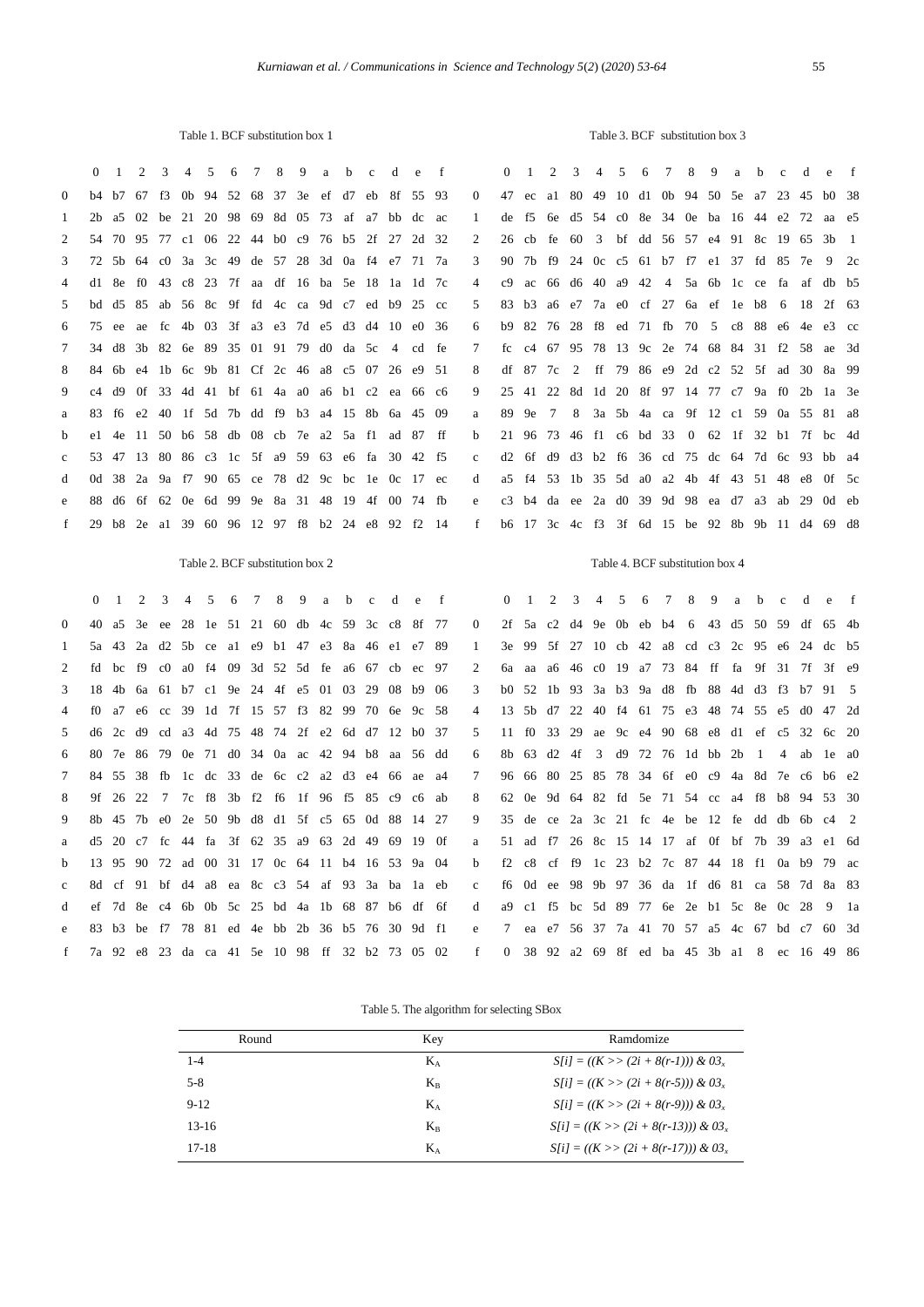P is the product between the matrix M and the input x with an aim to obtain optimal diffusion.

$$
b = P(x) = M \cdot x \tag{2}
$$

$$
\begin{bmatrix} b_0 \\ b_1 \\ b_2 \\ b_3 \\ b_4 \\ b_5 \\ b_6 \\ b_7 \end{bmatrix} = \begin{bmatrix} 03_x 01_x 05_x 04_x 08_x 07_x 06_x 08_x 08_x \\ 01_x 03_x 04_x 05_x 07_x 08_x 08_x 06_x 06_x \\ 05_x 04_x 03_x 01_x 06_x 08_x 08_x 07_x 08_x \\ 04_x 05_x 01_x 03_x 08_x 06_x 07_x 08_x \\ 07_x 08_x 08_x 03_x 01_x 05_x 04_x 05_x \\ 07_x 08_x 08_x 06_x 01_x 03_x 04_x 05_x \\ 06_x 08_x 08_x 07_x 05_x 04_x 03_x 01_x 08_x \\ 08_x 06_x 07_x 08_x 04_x 05_x 01_x 03_x \\ 08_x 06_x 07_x 08_x 04_x 05_x 01_x 03_x \\ \end{bmatrix} \begin{bmatrix} x_0 \\ x_1 \\ x_2 \\ x_3 \\ x_4 \\ x_5 \\ x_6 \\ x_7 \end{bmatrix}
$$

The input is  $x = \{ x_0, x_1, x_2, x_3, x_4, x_5, x_6, x_7 \}$  and the output is  $P(x) = b = \{b_0, b_1, b_2, b_3, b_4, b_5, b_6, b_7\}$ . BCF uses the same irreducible polynomials used by AES, m(x).

$$
m(x) = x^8 + x^4 + x^3 + x + 1 \tag{3}
$$

### *2.3. BCF Key Expansion*

The BCF keyschedule (key expansion) algorithm has a key input of 128 bits (16 bytes or 4 words), and performs a Key Expansion to generate some sub-keys. The Key Expansion produces a total of 17 sub-keys, 15 sub-keys for the regular round ( $K$  0,  $K$  1, ...,  $K$  14) and 4 sub-keys for whitening keys ( KW 1, KW 2, KW 3, KW 4 ). If the primary key is 192 bits or 256 bits, then we perform XOR operation between the left side and the right side of the primary key so that it still generates a key of 128 bits to be included in the key schedule.

At the beginning of the key schedule, the intermediate keys: K<sub>A</sub>, K<sub>B</sub>, ..., K<sub>G</sub> are generated. From these intermediate keys, all sub-keys required for the encryption and decryption processes are generated. Figure 2 shows the beginning of the key expansion to generate  $K_A$ ,  $K_B$ ,  $K_C$  and  $K_D$ .



Fig. 2 BCF key expansion

Table 6 describes the complete key expansion process. The table is connected to the figure 2 as key expansion process.

#### Table 6. BCF key expansion

| Key            | <b>Key Function</b>                                  |
|----------------|------------------------------------------------------|
| $K_E$          | $(K_A \cap K_B) \oplus K_C$                          |
| $K_{\rm F}$    | $(K_A \bigcup K_C) \oplus K_D$                       |
| $K_G$          | $(K_E\bigcup K_F)\oplus K_A\oplus K_B$               |
| $K_{W1}$       | $(K_E \cap K_F) \oplus K_C$                          |
| $K_{W2}$       | $K_C \oplus K_D \oplus K_E$                          |
| $K_1$          | $K_{w1} \oplus K_{w2} \oplus 0x00007a0000000000$     |
| K <sub>2</sub> | $K_1 \oplus K_C \oplus K_D$                          |
| $K_3$          | $(K_2 \bigcup 0 \times ff00000000000000) \oplus K_E$ |
| $K_4$          | $K_3 \oplus K_0 \oplus K_0$                          |
| $K_5$          | $(K_4\bigcup K_F)\oplus K_G$                         |
| $K_6$          | $(C_1 \cap K_E) \oplus K_5$                          |
| $K_7$          | $(K_G \bigcup K_6) \oplus K_F$                       |
| $K_8$          | $(K_7 \cap K_6) \oplus K_G$                          |
| $K_9$          | $(K_8 \bigcap K_F) \oplus K_G$                       |
| $K_{10}$       | $(K_9\bigcup K_C) \oplus K_8$                        |
| $K_{11}$       | $K_8 \oplus K_9 \oplus K_{10}$                       |
| $K_{12}$       | $(K_{10} + K_{11})  _{8 \text{ bit}}$                |
| $K_{13}$       | $(K_{11} + K_{12})$ 32 bit                           |
| $K_{14}$       | $(K13_{321}<<1)$   $(K13_{321}<<1)$ $\oplus K11$     |
| $K_{15}$       | $(K_{12} \cap K_{14}) \oplus K_{13}$                 |
| $K_{16}$       | $(K_{14}\bigcup K_{15})\oplus K_{12}$                |
| $K_{17}$       | $(K_{14} \bigcup K_{15})$                            |
| $K_{18}$       | $(K_{15}\bigcup K_{16})\oplus K_{17}$                |
| $KW_3$         | $K_{13}\oplus K_{14}$                                |

### *2.4. BCF Decrytpion*

The BCF decryption (Figure 3) procedure can be performed in the same way as encryption, but with the sub-key order reversed. More details are shown in the following pseudo code.

 $X_R = X_R \wedge KW_4$  $X_L = X_L \wedge KW_3$  $X_L = X_L \wedge F0(K_{18}, X_R)$  $X_R = X_L$  $X_R = X_L \wedge F0(K_{17}, X_R)$  $X_L = X_R$  $X_R = X_L \wedge F0(K_{16}, X_R)$  $X_L = X_R$  $X_R = X_L \wedge F0(K_{15}, X_R)$  $X_L = X_R$  $X_R = X_L \wedge F0(K_{14}, X_R)$  $X_L = X_R$  $X_R = X_L \wedge F0(K_{13}, X_R)$  $X_L = X_R$  $X_R = X_L \wedge F0(K_{12}, X_R)$  $X_L = X_R$  $X_R = X_L \wedge F0(K_{11}, X_R)$  $X_L = X_R$  $X_R = X_L \wedge F0(K_{10}, X_R)$  $X_L = X_R$  $X_R = X_L \wedge F0(K_9, X_R)$  $X_L = X_R$  $X_R = X_L \wedge F0(K_8, X_R)$  $X_L = X_R$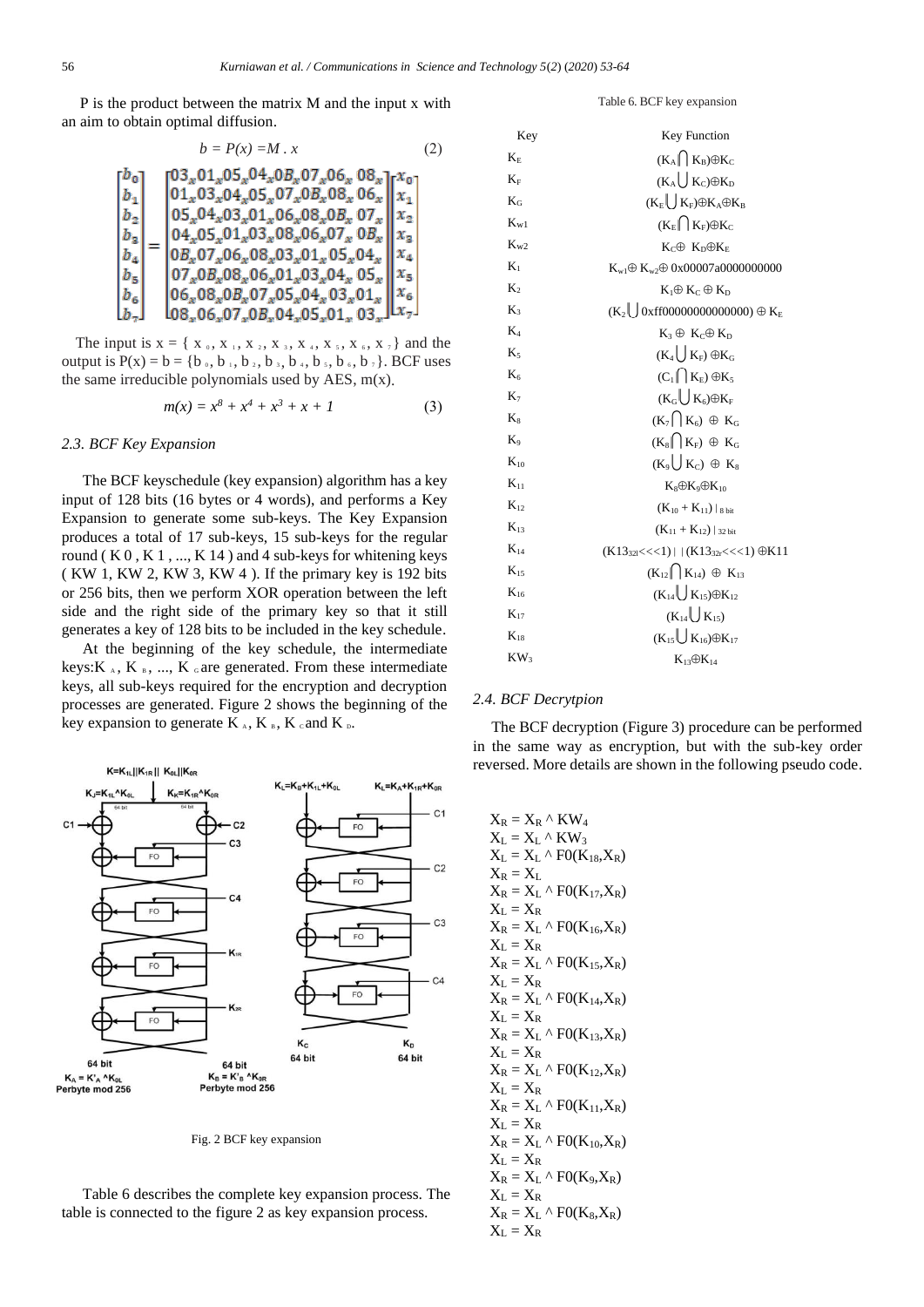| $X_R = X_L \wedge F0(K_7,X_R)$  |
|---------------------------------|
| $X_L = X_R$                     |
| $X_R = X_L \wedge F0(K_6,X_R)$  |
| $X_L = X_R$                     |
| $X_R = X_L \wedge F0(K_5,X_R)$  |
| $X_L = X_R$                     |
| $X_R = X_L \wedge F0(K_4, X_R)$ |
| $X_L = X_R$                     |
| $X_R = X_L \wedge F0(K_3,X_R)$  |
| $X_L = X_R$                     |
| $X_R = X_L \wedge F0(K_2,X_R)$  |
| $X_L = X_R$                     |
| $X_R = X_L \wedge F0(K_1, X_R)$ |
| $X_L = X_R$                     |
| $X_R = X_R \wedge KW_2$         |
| $X_L = X_L \wedge KW_1$         |



Fig. 3 BCF decryption

# *2.5. BCF Core IP Design*

IP BCF core design is implemented in Verilog HDL language, top down method. The design begins by defining the system, making the architecture first, and designing the supporting modules. The IP BCF core symbol and pin out are shown in Figure 4. Table 7 describes the function of each pin.

Figure 5 shows the general architecture of BCF. Key\_len pin out functions to set the number of rounds and the number of rounds depends on the size of the key. For a key with a size of 128 bits, 192 bits, 256 bits, it takes 15, 16, and 18 rounds, respectively. The decrypt pin out determines whether BCF Core will encrypt or decrypt. The core of the BCF Engine contains encryption, decryption and keyschedule. Figure 6 illustrates the core algorithm for the BCF engine.

| Port<br>Name | Port<br>Width<br>(bit) | Direction | Description           |
|--------------|------------------------|-----------|-----------------------|
| clk          | 1                      | Input     | System clock          |
| rst          | 1                      | Input     | Reset, active high    |
| sel          |                        |           | 0: Reset BCF Core     |
|              | 1                      | Input     | 1: Active BCF Core    |
|              |                        |           | 0: Decryption         |
| decrypt      | 1                      | Input     | 1: Encryption         |
|              |                        |           | $00:128$ bits         |
| key_len      | 2                      | Input     | $01:192$ bits         |
|              |                        |           | $10:256 \text{ bits}$ |
| key          | 256                    | Input     | <b>BCF</b> key        |
| din          | 128                    | Input     | Data input            |
| dout         | 128                    | Output    | Data output           |
|              |                        |           | 0 : BCF Process Done  |
| done         | 1                      | output    | 1: BCF Processing     |

Table 7. Core pinout







### Fig. 5 BCF general architecture

This core architecture was used interchangeably for randomizing and key schedule, resulting in large latency. For the encryption and decryption process, the BCF engine required 316 clocks.

Figure 7 shows the BCF timing diagram. The system was controlled by clk.

To implement BCF, we needed a FSM (Finite State Machine). The BCF FSM is shown in Figure 8.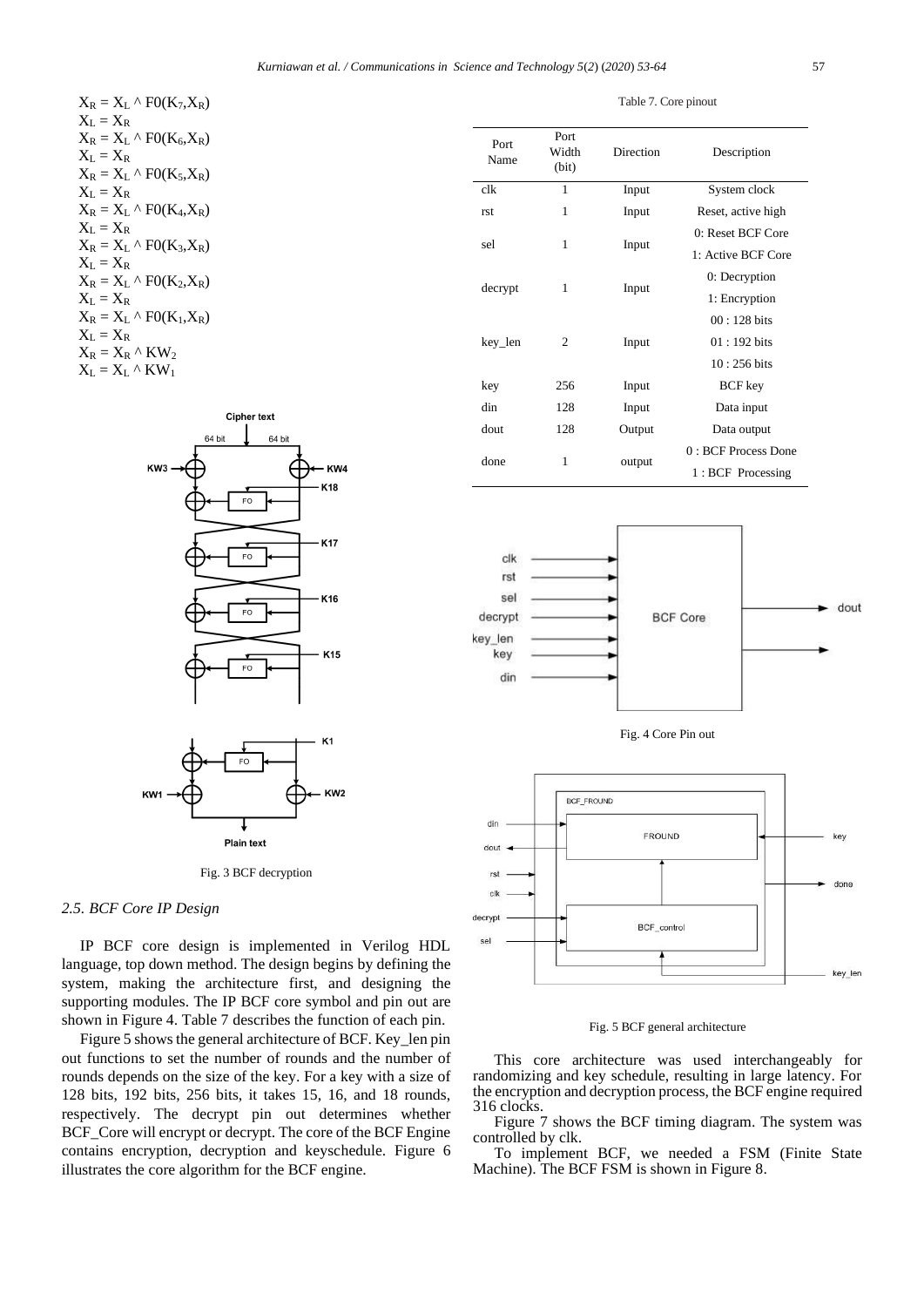

Fig. 6 BCF engine core



Fig. 7 BCF Timing diagram

Figure 9 and Figure 10 illustrate the keys schedule (key expansion) architecture and the FO module, respectively. One Core FO was used interchangeably in encryption, decryption, and key schedule. The advantage of this design is to use a small area but it has the disadvantage of having a large latency.

The further explanation of FSM in Figure 8 and FO Core in Figure 9 is described in more detailed in Table 14 and Table 15 (appendix).



Fig. 9 FO core

Subbyte BCF operations were implemented using LUTs for the ease of design and minimization of critical paths [4].

The description of FO module pins is described in Table 16 (appendix).

The search for the substitution box number was obtained from this equation :

 $si = ((K \rightarrow (2 * i) + (8 * r)) \& 8'h03) \land (((K \rightarrow (8 * r + 2)))$ *& 8'h03) ^ ((K >> (8\*r + 4)) & 8'h03) ^ ((K >> (8\*r + 6)) & 8'h03)) & zero)* ()

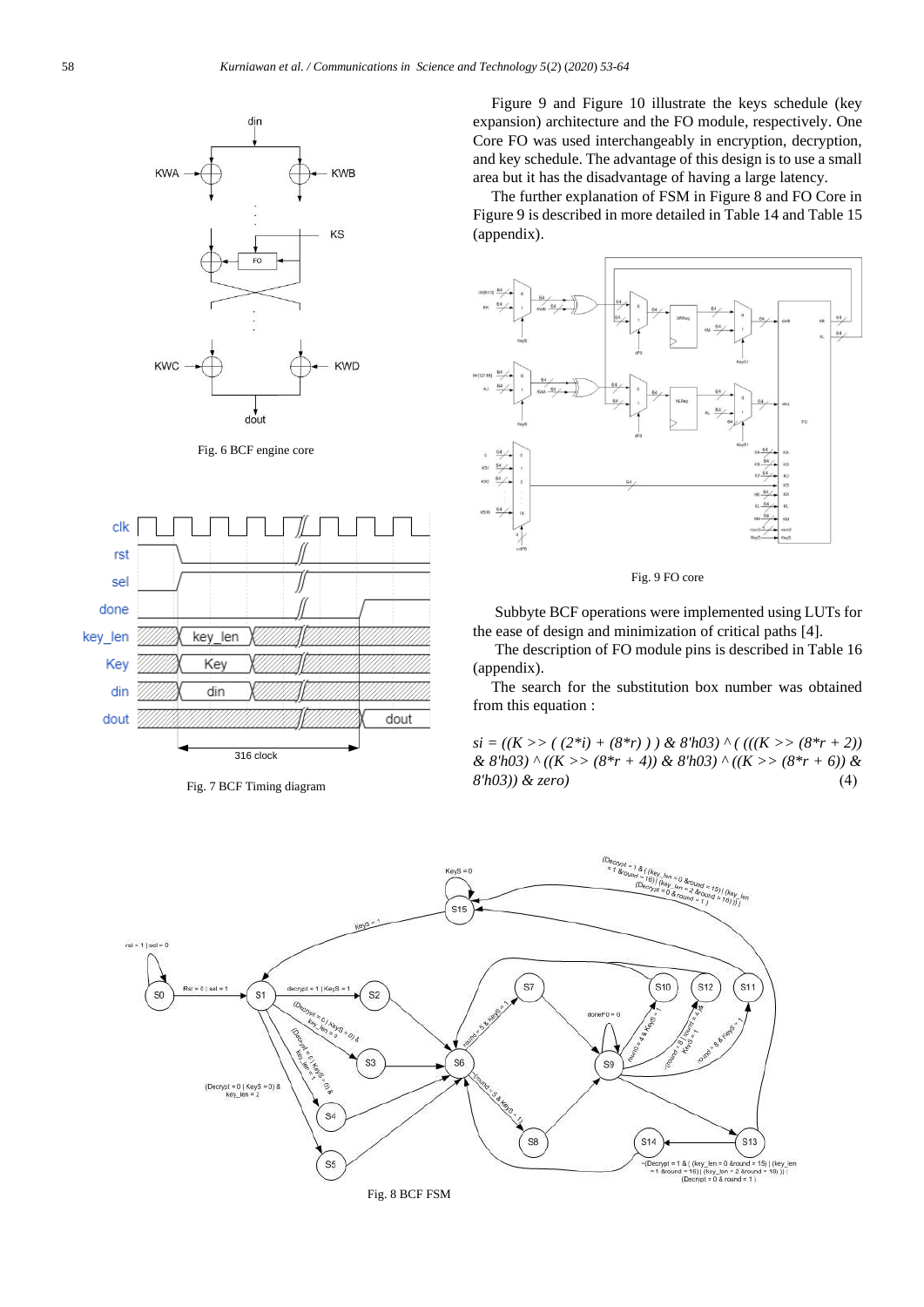

The MixColumn operation used a systolic array architecture (Figure 11). The architecture used only eight processing elements in MixColumn and one processing element in Subbyte processing. The tradeoff of this architecture was the latency from one clock to eight clocks.



Fig. 11 Systolic array diagram block edge map

Figure 12 shows the Processing Element Design. If Input data is x and multiplier number in mixcolumn is M, then the result of polynomial multiplication between x and M is b.

The design of processing elements is implemented using the architecture as shown in Figure 13.



Fig. 12 Processing element design

Table 8. Processing element pinout description

|           | Data   |           |                              |
|-----------|--------|-----------|------------------------------|
| Port Name | Length | Direction | Description                  |
|           | (bit)  |           |                              |
| А         | 8      | Input     | Data input for polynomial    |
|           |        |           | multiplication in mixcolumn. |
|           |        |           | Data input for polynomial    |
| B         | 8      | Input     | multiplication in mixcolumn. |
|           |        |           | Data output for polynomial   |
| R         | 8      | Output    | multiplication in mixcolumn  |
|           |        |           | $A * B$ .                    |
|           |        |           |                              |

Table 8 shows some descriptions of the Processing Element pinouts. Pinout R contains the result of polynomial multiplication between data from pinout A and B. Xtime algorithm was used for polynomial multiplication in mixcolumn operation. For efficiency in Mixcolumn operation, shift and xor operation was applied [3]. Figure 14 depicts the architecture of xtime algorithm implemented in mixcolumn.

Table 9 shows some descriptions of the XTime pinouts. Xtime architecture used in this design had one input data and eight output data. It was purposely to enable the polynomial multiplication to be completed in one clock.



Fig. 13 Processing element architecture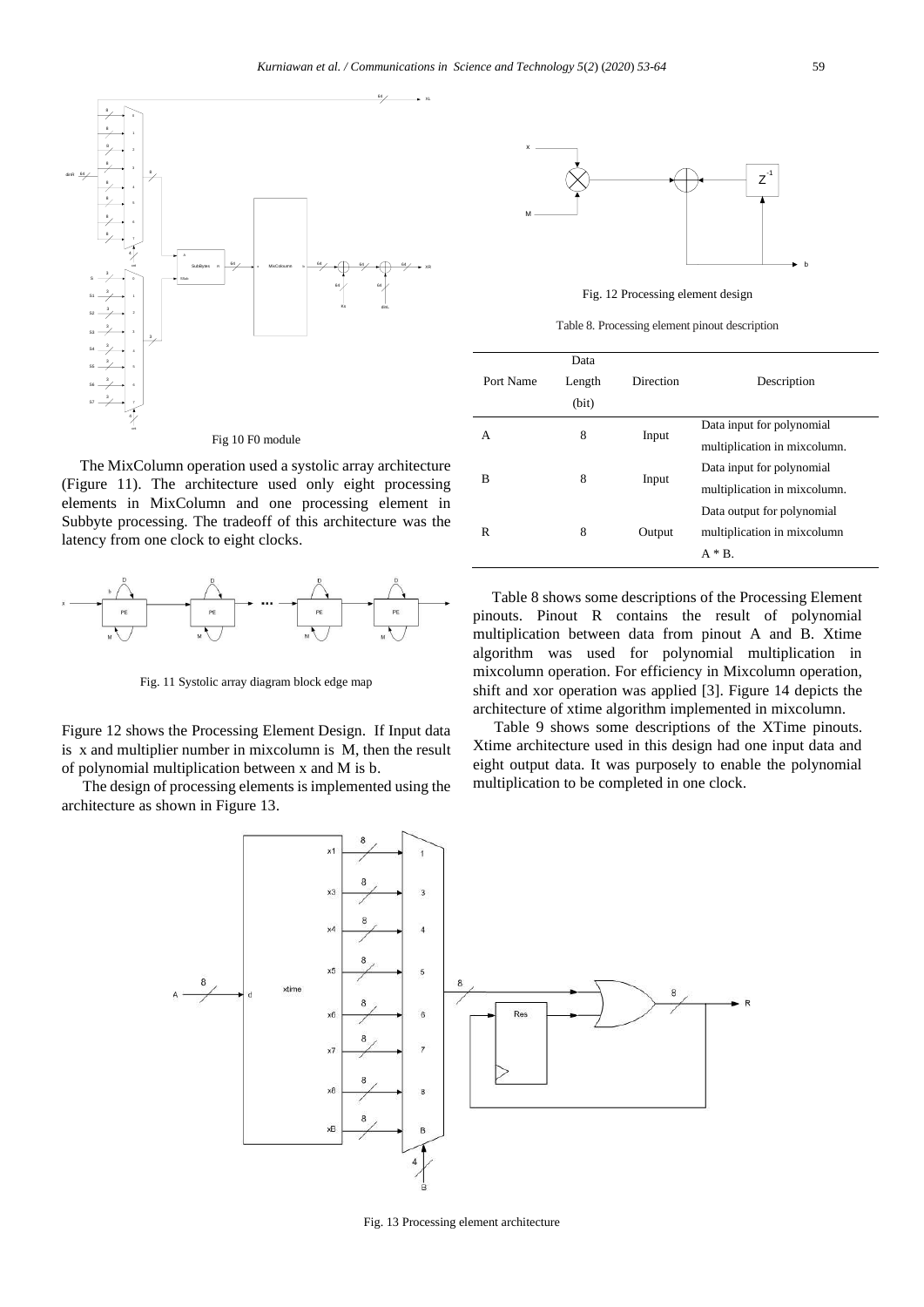

Fig. 14 Xtime architecture

Table 9. Xtime pinout description

|           | Data   |           |                                                 |
|-----------|--------|-----------|-------------------------------------------------|
| Port Name | Length | Direction | Description                                     |
|           | (bit)  |           |                                                 |
| d         | 8      | Input     | Data input xtime function.                      |
| x1        | 8      | Output    | Data output for d multiple by $1_{x}$ .         |
| x3        | 8      | Output    | Data output for d multiple by $3_x$ .           |
| x4        | 8      | Output    | Data output for d multiple by $4_x$ .           |
| x5        | 8      | Output    | Data output for d multiple by $5x$ .            |
| x6        | 8      | Output    | Data output for d multiple by $6_x$ .           |
| x7        | 8      | Output    | Data output for d multiple by $7x$ .            |
| x8        | 8      | Output    | Data output for d multiple by $\mathcal{S}_x$ . |
| xВ        | 8      | Output    | Data output for d multiple by $B_x$ .           |

|  |  | Table 10. Synthesis comparation |
|--|--|---------------------------------|
|--|--|---------------------------------|

| Algorithm                    | Logic<br>Element | Register | <b>FMax</b><br>(MHz) | Key<br>length<br>(bit) | Throughput<br>$(Bps)$ at 50<br>MHz |
|------------------------------|------------------|----------|----------------------|------------------------|------------------------------------|
| BCFV1                        | 5790             | 729      | 54.7                 | 256                    | 7594937                            |
| <b>SASEBO</b><br>AES         | 5122             | 396      | 84.84                | 128                    | 123076923                          |
| <b>SASEBO</b><br>Camellia    | 4251             | 397      | 59.36                | 128                    | 55172413                           |
| <b>SASEBO</b><br><b>TDEA</b> | 1017             | 256      | 74.4                 | 192                    | 38461538                           |

# *2.6. BCF Integration to FPGA Atera DE II*

DE2-115 is a development board with the main component in the form of Altera Cyclone® IV 4CE115 FPGA. Soft core NIOS processor can be implemented on FPGA. NIOS is a soft - core 32-bit RISC Microprocessor. In this paper, we used 50 MHz frequency on BCF. The BCF module was wrapped with the Avalon interconnect interface. Figure 15 shows the block diagram of the NIOS interface.



Fig. 15 BCF - NIOS interface

To access IP BCF, NIOS write / read registers in Table 11. The functionality test of IP BCF was carried out by comparing the computing results of BCF IP with program that run on a computer. Figure 16 and 17 show the result.

Based on the above test, the ciphertext and plaintext values generated by the IP Core BCF were found similar with those generated by the C program running on the computer. This means that the implementation of BCF on BCF has been functionally successful.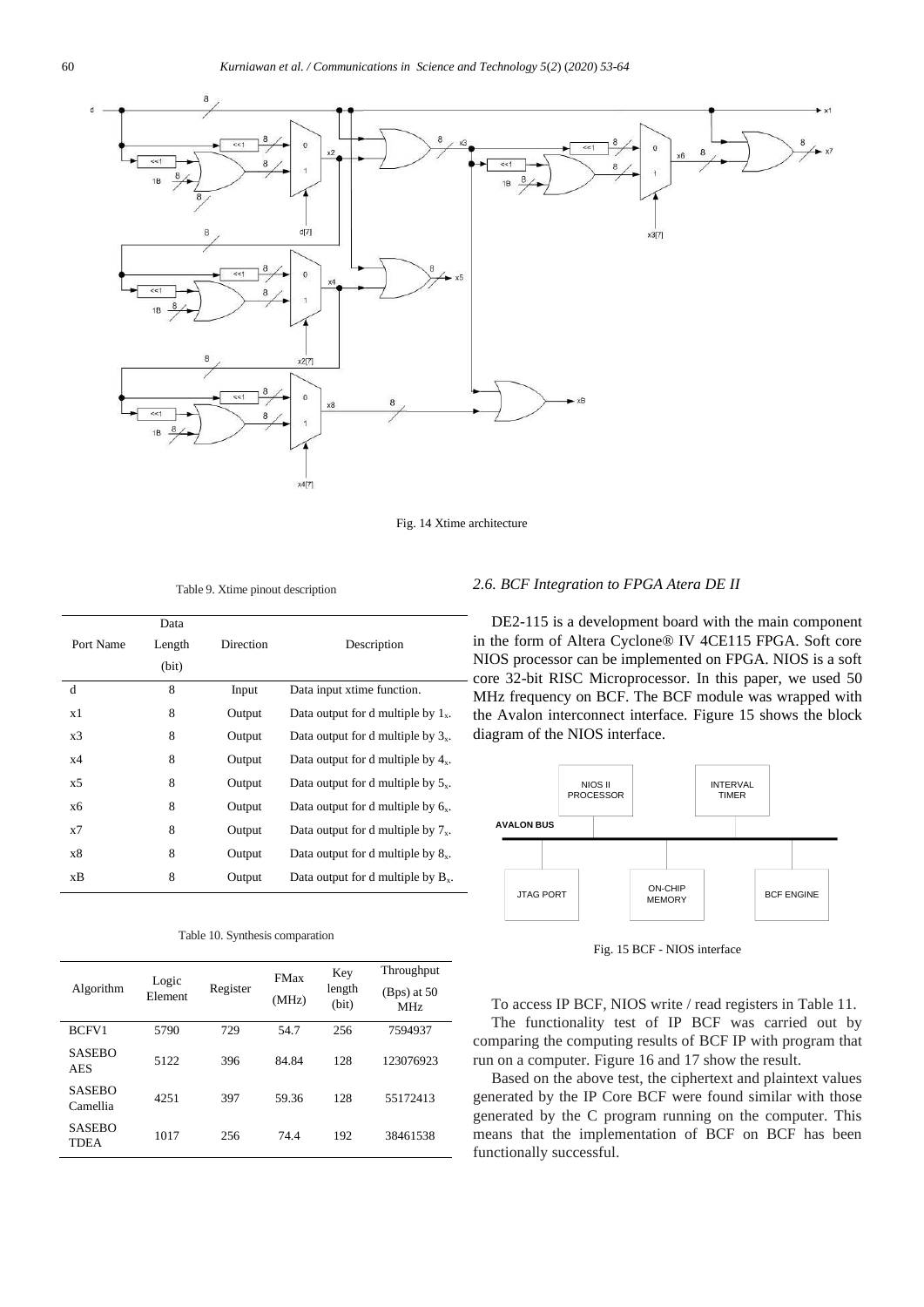Table 11. Register for software

| Address | W/R | Description                              |
|---------|-----|------------------------------------------|
| 0x81080 | W   | Write to register Key on bit 0 to 31     |
| 0x81081 | W   | Write to register Key on bit 32 to 63    |
| 0x81082 | W   | Write to register Key on bit 64 to 95    |
| 0x81083 | W   | Write to register Key on bit 96 to 127   |
| 0x81084 | W   | Write to register Key on bit 128 to 159  |
| 0x81085 | W   | Write to register Key on bit 160 to 191  |
| 0x81086 | W   | Write to register Key on bit 192 to 223  |
| 0x81087 | W   | Write to register Key on bit 224 to 255  |
| 0x81088 | W   | Write to register din on bit $0$ to $31$ |
| 0x81089 | W   | Write to register din on bit 32 to 63    |
| 0x8108A | W   | Write to register din on bit 64 to 95    |
| 0x8108B | W   | Write to register din on bit 96 to 127   |
|         |     | Write to register key_len                |
|         | W   | $0:128$ bit                              |
| 0x8108C |     | 1: 192 bit                               |
|         |     | 2:256 bit                                |
|         |     | Write to register decrypt                |
| 0x8108E | W   | 0: Decryption                            |
|         |     | 1: Mode encryption                       |
| 0x8108F | W   | Write to register BCF_start              |
|         |     | Read BCF_Flag                            |
| 0x81090 | R   | 0: BCF not done                          |
|         |     | 1: BCF done                              |
| 0x81091 | R   | Read register dout on bit 0 to 31        |
| 0x81092 | R   | Read register dout on bit 32 to 63       |
| 0x81093 | R   | Read register dout on bit 64 to 95       |
| 0x81094 | R   | Read register dout on bit 96 to 127      |
| 0x81095 | W   | <b>Reset BCF Engine</b>                  |



#### Fig 16. IP BCF result

| YK's Block Cipher BCF                                                     |          |          |          |                  |
|---------------------------------------------------------------------------|----------|----------|----------|------------------|
| 77777777 66666666 55555555 44444444 33333333 22222222 11111111 0<br>Key : |          |          |          |                  |
| Plaintext (128 bit) :<br>ававава                                          | bbbbbbb  | cccccccc | dddddddd |                  |
| The result of encryption (ciphertext) :                                   | e1fd4a51 | 07601f8a | 861b3e33 | $c$ $8c$ $b$ 576 |
| The result of decryption (plaintext) :                                    | aaaaaaaa | hhhhhhh  | CCCCCCCC | hbbbbbbb         |

#### Fig 17. BCF engine computer result

One way to measure the BCF performance is by comparing the hardware and software implementation. If the speed of the hardware far exceeds the speed of the software, the hardware implementation can be stated to be successful. The measurement results are presented in Table 12 showing that the computation time for BCF software implementation depends on the processor architecture. Hardware BCF Engine can speed up BCF compute 488-2847 times compared to software, dependent on processor architecture and BCF key length.

|  |  | Table 12. Software and hardware running time comparation |
|--|--|----------------------------------------------------------|

|          | Average execution time $(\mu S)$ |               |         |                      |           |                      |  |
|----------|----------------------------------|---------------|---------|----------------------|-----------|----------------------|--|
| NIOS II  | 256 bit                          |               | 192 bit |                      | $128$ bit |                      |  |
| Version  | NIOS II                          | BCF<br>Engine | NIOS II | <b>BCF</b><br>Engine | NIOS II   | <b>BCF</b><br>Engine |  |
| Fast     | 141664                           | 290           | 135977  | 255                  | 127704    | 239                  |  |
| Standart | 172815                           | 273           | 159609  | 261                  | 153015    | 253                  |  |
| Economy  | 760116                           | 267           | 701536  | 267                  | 672323    | 267                  |  |

The speed of BCF and AES was measured, and the results of the comparison are shown in Table 13 informing the BCF Engine was 44 times faster than the AES hardware accelerator, where the devices operated at a clock of 50MHz. From this data, BCF Engine is suitable to be implemented in devices with small computing resources such as IoT, where these devices require a low clock for power saving, but require a high level of security for sending data to the internet [17].

Table 13. Comparasion of Block Cipher 128-bit implementation on FPGA

| Design             | Algorithm  | Execution time (uS) |
|--------------------|------------|---------------------|
| Sideris et al.[16] | <b>AES</b> | 10414               |
| This work          | <b>BCF</b> | 239                 |

### **3. Conclusion**

This paper describes the BCF encryption algorithm, the algorithm implementation on the Altera DE2-115 FPGA and its performance. On Altera DE2-115 boards, hardware implementations were found 488-2847x faster than software implementations, dependent on processor architecture and BCF key length. BCF also has a high speed to be implemented on devices with small resources such as IoT. For further research, we will perform a Correlation Power Analysis (CPA) attack on this proposed BCF device. The attack will be based on the previous paper [2].

### **References**

- 1. Y. Kurniawan. *The BCF block cipher design*, Technical Report, Institut Teknologi Bandung, Indonesia, 2018.
- 2. Ma'muri, Y. Kurniawan and S. Sutikno, *Implementation of BC3 encryption algorithm on FPGA Zynq-7000*, *Int. Symp. Electronics Smart Devices, Yogyakarta, Indonesia, 2017, pp. 329-334.*
- 3. Hua Li and Z. Friggstad, *An efficient architecture for the AES mix columns operation*, *IEEE Int. Symp. Circuits Syst., Kobe, 2005, pp. 4637- 4640.*
- 4. S. Ghaznavi, C. Gebotys and R. Elbaz, *Efficient technique for the FPGA*  implementation of the AES mixcolumns transformation, Int. Conf. *Reconfigurable Computing FPGAs, Quintana Roo, 2009, pp. 219-224.*
- 5. A. O. Adebayo, M. S. Chaubey, and L. P. Lumbu, *Industry 4.0: The fourth*  industrial revolution and how it relates to the application of internet of *things(IoT)*, J. Multidisciplinary Eng. Sci. Studies 5 (2019) 2477-2482.
- 6. I. A. Landge and H. Satopay, *Secured IoT through hashing using MD5, Fourth Int. Conf. Adv. Electric., AEEICB, Chennai, 2018, pp. 1-5.*
- 7. S. D. Putra, M. Yudhiprawira, Y. Kurniawan, S. Sutikno and A. S. Ahmad, *Security analysis of BC3 algorithm for differential power*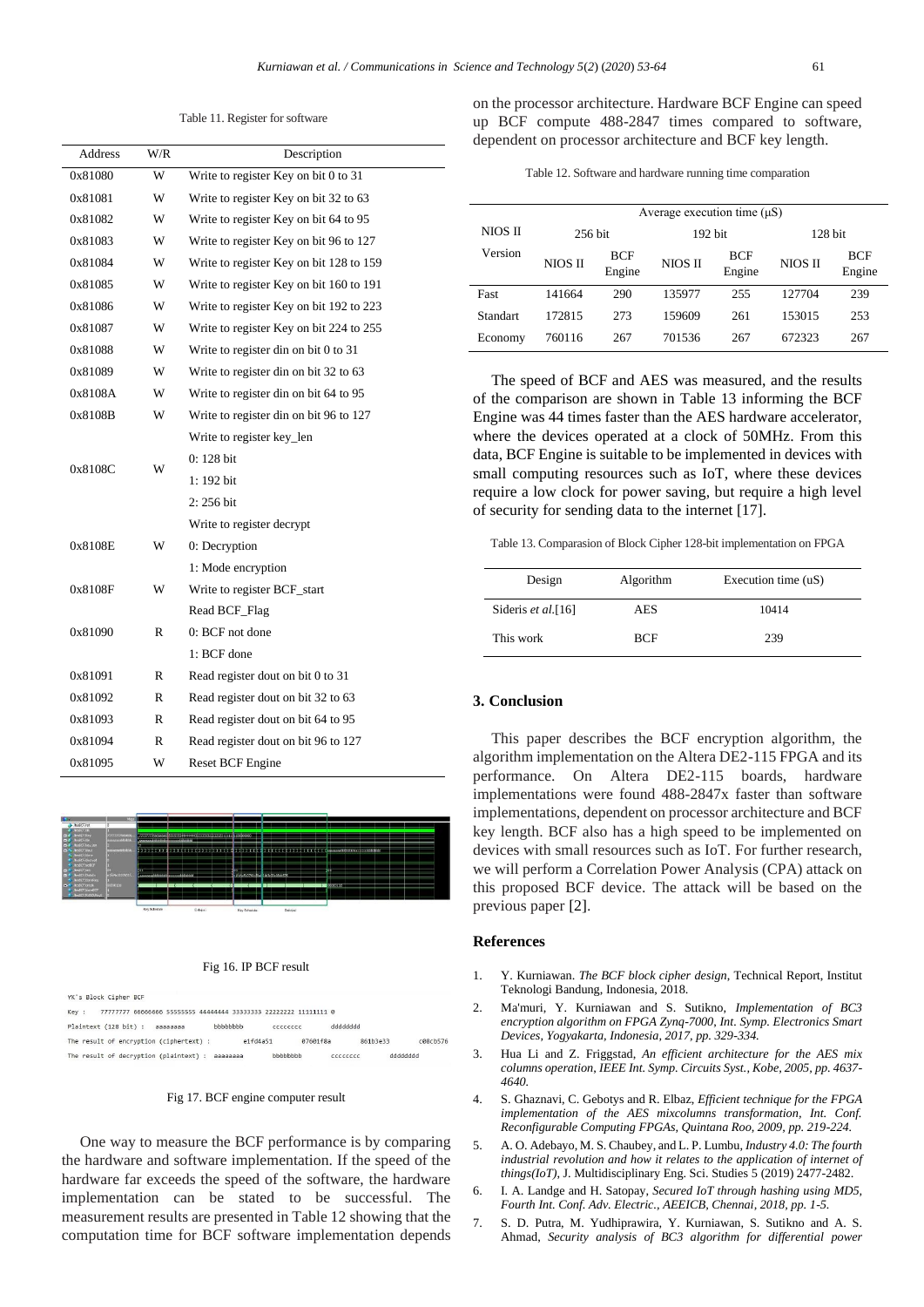*analysis attack*, *Int. Symp. Electronics Smart Devices (ISESD), Yogyakarta, 2017, pp. 341-345.*

- 8. P. C. Kocher. *Timing attacks on implementations of diffie-hellman, RSA, DSS, and other systems*. In: Koblitz N. (eds) Advances in Cryptol CRYPTO '96. Lecture Notes in Computer Science, Springer, Heidelberg, 1996.
- 9. Altera, *DE2-115 cyclone II development board user manual*, Altera
- 10. A. Laboratory, *Cryptographic hardware project: IP core*, http://www.aoki.ecei.tohoku.ac.jp/crypto/web/cores.html, 2019.
- 11. W. Stalling. *Cryptography and network security principles and*  practices(4<sup>th</sup> ed). New Jersey: Prentice Hall, 2005.
- 12. P. S. L. M. Barreto and V. Rijmen. *The Khazad Legacy-level Block Cipher*, NESSIE, 2001.
- 13. A. E. Standard., *Federal Information Processing Standards Publication*, FIPS PUB 197, 2001.
- 14. K. Aoki, T. Ichikawa, M. Kanda, M. Matsui, S. Moriai, J. Nakajima, T. Tokita*,Specification of camellia — a 128-bit block cipher*, NTT and Mitsubishi Electric Corporation 2000-2001, 2001, pp. 1-35.
- 15. B. Schneier, J. Kelsey, D. Whiting, D. Wagner, C. Hall, N. Ferguson, *Twofish: a 128-bit block cipher*. *Proceedings first AES cand. conf.*, 1998.
- 16. A. Sideris, T. Sanida and M. Dasygenis, *Hardware acceleration of the AES algorithm using Nios-II processor, Panhellenic Conf. Electronics Telecommunications, Volos, Greece, 2019, pp. 1-5.*
- 17. R. Mahmoud, T. Yousuf, F. Aloul and I. Zualkernan, *Internet of things (IoT) security: Current status, challenges and prospective measures, 10th Int. Conf. Internet Tech. Secured Transactions, London, 2015, pp. 336- 341.*

# **Appendix**

(bit)

din 128 Input Data input, plain text or cipher text.

Table 14. FSM state description

| <b>State</b>    | Description                                                      |     |    |       |
|-----------------|------------------------------------------------------------------|-----|----|-------|
| S <sub>0</sub>  | Reset state                                                      |     |    |       |
|                 | $KeyS = 1$                                                       |     |    |       |
| S1              | Pre-Whitening                                                    | KS3 | 64 | Input |
| S <sub>2</sub>  | round $= 1$                                                      |     |    |       |
| S <sub>3</sub>  | round $= 15$                                                     |     |    |       |
| S4              | round $= 16$                                                     |     |    |       |
| S5              | round $= 18$                                                     |     |    |       |
| S6              | Conditional state                                                |     |    |       |
| S7              | $\text{d}$ in $\text{R}$ = KM, $\text{d}$ in $\text{L}$ = KL     |     |    |       |
| S8              | $\text{d}$ inR = XRreg, $\text{d}$ inL = XLreg                   |     |    |       |
| S <sub>9</sub>  | Wait until F0 done, then $XReg = XR$ , $XLreg = XL$              | KS4 | 64 | Input |
| S <sub>10</sub> | Input data to KAreg and KBreg register                           |     |    |       |
| S11             | Key Schedule finished                                            |     |    |       |
| S <sub>12</sub> | Process(Key Schedule) not finished, go to S6 state, ronde $=$    |     |    |       |
|                 | $\text{node} + 1$                                                |     |    |       |
| S13             | Conditional state                                                |     |    |       |
| S14             | Process (encryption or decryption) not finished, go to S6 state, |     |    |       |
|                 | $\text{ronde} = \text{ronde} + 1$                                |     |    |       |
| S <sub>15</sub> | Process (Key Schedule or encryption or decryption i) finished,   | KS5 | 64 | Input |
|                 | goto S6 state, if Key Schedul finished and KeyS = 1, then        |     |    |       |
|                 | $KeyS = 0$ and go to state S1.                                   |     |    |       |
|                 | Table 15. FO core pinout description                             |     |    |       |
|                 | Data                                                             |     |    |       |
| Port Name       | Description<br>Length<br>Direction                               |     |    |       |

| 1.1011<br>$_{\rm O2V}$ — | Port Name | Data  |                  |  |
|--------------------------|-----------|-------|------------------|--|
| Berlin,                  |           |       | Length Direction |  |
| a, 2010                  |           | (bit) |                  |  |

|         | (bit) |        |                                                                   |
|---------|-------|--------|-------------------------------------------------------------------|
| dinR    | 64    | Input  | Data input right                                                  |
| dinL    | 64    | Input  | Data input left                                                   |
| Κs      | 64    | Input  | Subkey                                                            |
| XR      | 64    | Output | Data output right                                                 |
| XL      | 64    | Output | Data output left                                                  |
| KS1KS18 | 64    | Input  | Subkey for each round                                             |
| KS1     | 64    | Input  | $KeyS = 1$ , then $KS1 = C3$ .                                    |
|         |       |        | Decrypt = 1, then $KS1 = K1$ .                                    |
|         |       |        | Key_len = $0 \&$ decrypt = 0, then KS1 =                          |
|         |       |        | K15.                                                              |
|         |       |        | Key_len = 1 & decrypt = 0, then KS1 =                             |
|         |       |        | K16.                                                              |
|         |       |        | Key_len = 2 & decrypt = 0, then KS1 =                             |
|         |       |        | K18.                                                              |
| KS2     | 64    | Input  | $KeyS = 1$ , then $KS2 = C4$ .                                    |
|         |       |        | Decrypt = 1, then $KS2 = K2$ .                                    |
|         |       |        | Key_len = $0 \&$ decrypt = 0, then KS2 =                          |
|         |       |        | K14.                                                              |
|         |       |        | Key_len = 1 & decrypt = 0, then $KS2 =$                           |
|         |       |        | K15.                                                              |
|         |       |        | Key_len = 2 & decrypt = 0, then $\text{KS2} =$                    |
|         |       |        | K17.                                                              |
| KS3     | 64    | Input  | $KeyS = 1$ , then $KS3 = K1R$ .<br>Decrypt = 1, then $KS3 = K3$ . |
|         |       |        | Key_len = $0 \&$ decrypt = 0, then KS3 =                          |
|         |       |        | K13.                                                              |
|         |       |        | Key_len = 1 & decrypt = 0, then $KS3 =$                           |
|         |       |        | K14.                                                              |
|         |       |        | Key_len = 2 & decrypt = 0, then KS3 =                             |
|         |       |        | K16.                                                              |
| KS4     | 64    | Input  | $KeyS = 1$ , then $KS4 = K1L$ .                                   |
|         |       |        | Decrypt = 1, then $KS4 = K4$ .                                    |
|         |       |        | Key_len = $0 \&$ decrypt = 0, then KS4 =                          |
|         |       |        | K <sub>12</sub> .                                                 |
|         |       |        | Key_len = 1 & decrypt = 0, then KS4 =                             |
|         |       |        | K13.                                                              |
|         |       |        | Key_len = 2 & decrypt = 0, then KS4 =                             |
|         |       |        | K15.                                                              |
| KS5     | 64    | Input  | $KeyS = 1$ , then $KS5 = C1$ .                                    |
|         |       |        | Decrypt = 1, then $KSS = K5$ .                                    |
|         |       |        | Key_len = $0 \&$ decrypt = 0, then KS5 =                          |
|         |       |        | K11.                                                              |
|         |       |        | Key_len = 1 & decrypt = 0, then $KSS =$<br>K12.                   |
|         |       |        | Key_len = $2 \&$ decrypt = 0, then KS5 =                          |
|         |       |        | K14.                                                              |
| KS6     | 64    | Input  | $KeyS = 1$ , then $KS6 = C2$ .                                    |
|         |       |        | Decrypt = 1, then $K56 = K6$ .                                    |
|         |       |        |                                                                   |

Table 15 "continued". FO core pinout description

Description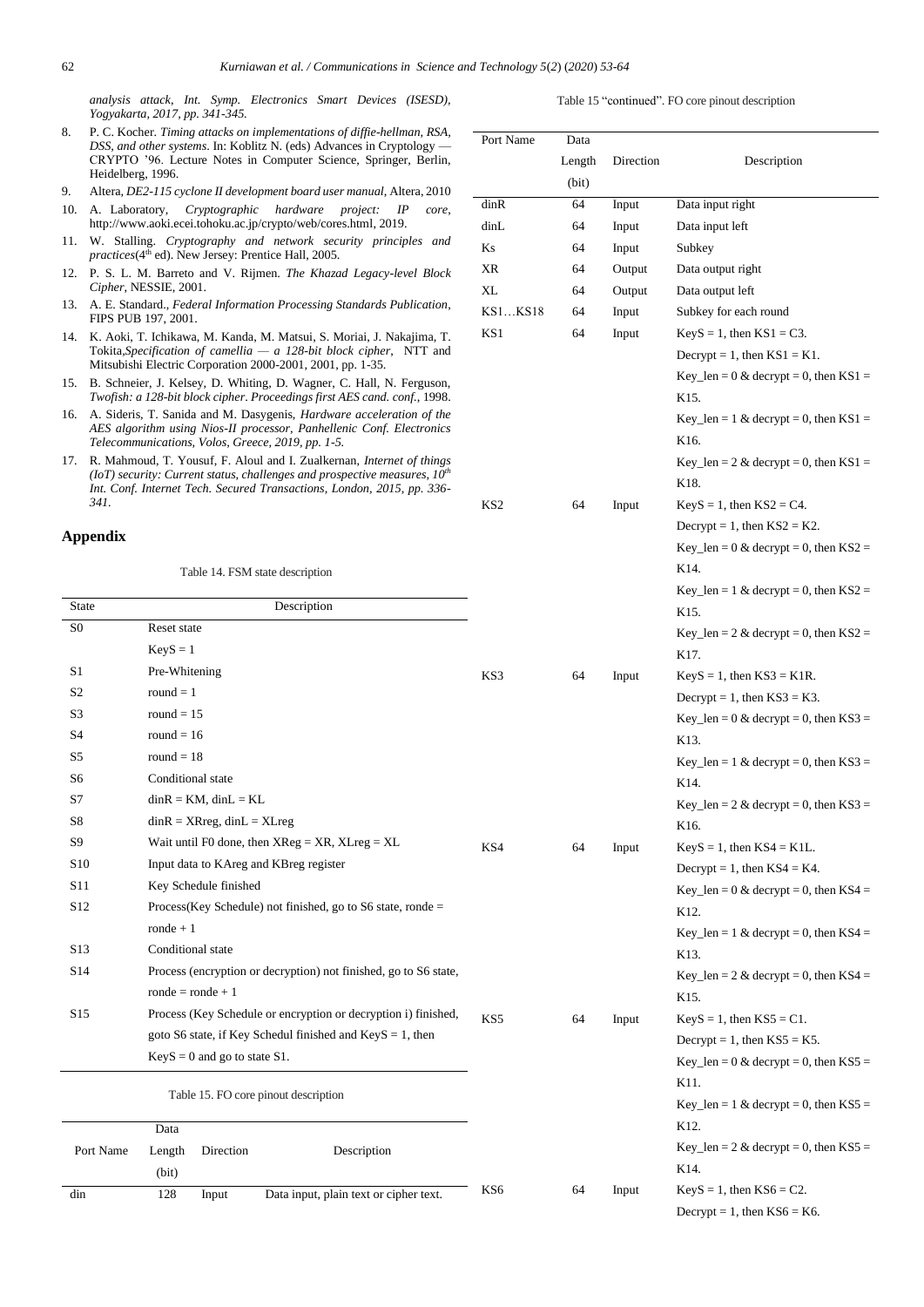|             |    |       | Kurniawan et al. / Communications in Science and Technology 5(2) (2020) 53-64 |             |     |              |       | 63                                                                 |
|-------------|----|-------|-------------------------------------------------------------------------------|-------------|-----|--------------|-------|--------------------------------------------------------------------|
|             |    |       | Key_len = $0 \&$ decrypt = 0, then KS6 =                                      |             |     |              |       | Key_len = $2 \&$ decrypt = 0, then KS12                            |
|             |    |       | K10.S                                                                         |             |     |              |       | $=$ K7.                                                            |
|             |    |       | Key_len = 1 & decrypt = 0, then $K56 =$                                       | KS13        |     | 64           | Input | $KeyS = 1$ , then $KS13 = 0$ .                                     |
|             |    |       | K11.                                                                          |             |     |              |       | Decrypt = 1, then $KS13 = K13$ .                                   |
|             |    |       | Key_len = $2 \&$ decrypt = 0, then KS6 =                                      |             |     |              |       | Key_len = $0 \&$ decrypt = 0, then KS13                            |
|             |    |       | K13.                                                                          |             |     |              |       | $=$ K3.                                                            |
| KS7         | 64 | Input | $KeyS = 1$ , then $KS7 = C3$ .                                                |             |     |              |       | Key_len = 1 & decrypt = 0, then KS13                               |
|             |    |       | Decrypt = 1, then $KS7 = K7$ .                                                |             |     |              |       | $=$ K4.                                                            |
|             |    |       | Key_len = $0 \&$ decrypt = 0, then KS7 =                                      |             |     |              |       | Key_len = $2 \&$ decrypt = 0, then KS13                            |
|             |    |       | K9.                                                                           |             |     |              |       | $=$ K6.                                                            |
|             |    |       | Key_len = 1 & decrypt = 0, then $KST =$                                       | <b>KS14</b> |     | 64           | Input | $KeyS = 1$ , then $KS14 = 0$ .                                     |
|             |    |       | K10.                                                                          |             |     |              |       | Decrypt = 1, then $KS14 = K14$ .                                   |
|             |    |       | Key_len = $2 \&$ decrypt = 0, then KS7 =                                      |             |     |              |       | Key_len = $0 \&$ decrypt = 0, then KS14                            |
|             |    |       | K <sub>12</sub> .                                                             |             |     |              |       | $= K2.$                                                            |
| KS8         | 64 | Input | $KeyS = 1$ , then $KSS = C4$ .                                                |             |     |              |       | Key_len = 1 & decrypt = 0, then KS14                               |
|             |    |       | Decrypt = 1, then $KSS = K8$ .                                                |             |     |              |       | $=$ K3.                                                            |
|             |    |       | Key_len = $0 \&$ decrypt = 0, then KS8 =                                      |             |     |              |       | Key_len = $2 \&$ decrypt = 0, then KS14                            |
|             |    |       | K8.                                                                           |             |     |              |       | $=$ K5.                                                            |
|             |    |       | Key_len = 1 & decrypt = 0, then $KS8 =$                                       | <b>KS15</b> |     | 64           | Input | $KeyS = 1$ , then $KS15 = 0$ .                                     |
|             |    |       | K9.                                                                           |             |     |              |       | Decrypt = 1, then $KS15 = K15$ .                                   |
|             |    |       | Key_len = $2 \&$ decrypt = 0, then KS8 =                                      |             |     |              |       | Key_len = $0 \&$ decrypt = 0, then KS15                            |
|             |    |       | K11.                                                                          |             |     |              |       | $= K1.$                                                            |
| KS9         | 64 | Input | $KeyS = 1$ , then $KS9 = 0$ .                                                 |             |     |              |       | Key_len = $1 \&$ decrypt = 0, then KS15                            |
|             |    |       | Decrypt = 1, then $KS9 = K9$ .                                                |             |     |              |       | $= K2.$                                                            |
|             |    |       | Key_len = $0 \&$ decrypt = 0, then KS9 =                                      |             |     |              |       | Key_len = $2 \&$ decrypt = 0, then KS15                            |
|             |    |       | K7.                                                                           |             |     |              |       | $=$ K4.                                                            |
|             |    |       | Key_len = 1 & decrypt = 0, then $KS9 =$                                       | KS16        |     | 64           | Input | $KeyS = 1$ , then $KS16 = 0$ .                                     |
|             |    |       | K8.                                                                           |             |     |              |       | Decrypt = 1, then $KS16 = K16$ .                                   |
|             |    |       | Key_len = $2 \&$ decrypt = 0, then KS9 =                                      |             |     |              |       | Key_len = 1 & decrypt = 0, then KS16                               |
|             |    |       | K10.                                                                          |             |     |              |       | $= K1$ .                                                           |
| <b>KS10</b> | 64 | Input | $KeyS = 1$ , then $KS10 = 0$ .                                                |             |     |              |       | Key_len = 2 & decrypt = 0, then KS16                               |
|             |    |       | Decrypt = 1, then $KS10 = K10$ .                                              |             |     |              |       | $=$ K3.                                                            |
|             |    |       | Key_len = $0 \&$ decrypt = 0, then KS10<br>$=$ K6.                            | <b>KS17</b> |     | 64           | Input | $KeyS = 1$ , then $KS17 = 0$ .<br>Decrypt = 1, then $KS17 = K17$ . |
|             |    |       |                                                                               |             |     |              |       | Key_len = $2 \&$ decrypt = 0, then KS17                            |
|             |    |       | Key_len = 1 & decrypt = 0, then KS10<br>$= K7.$                               |             |     |              |       | $= K2.$                                                            |
|             |    |       | Key_len = $2 \&$ decrypt = 0, then KS10                                       | <b>KS18</b> |     | 64           | Input | $KeyS = 1$ , then $KS18 = 0$ .                                     |
|             |    |       | $=$ K9.                                                                       |             |     |              |       | Decrypt = 1, then $KS18 = K18$ .                                   |
| <b>KS11</b> | 64 | Input | $KeyS = 1$ , then $KS11 = 0$ .                                                |             |     |              |       | Key_len = $2 \&$ decrypt = 0, then KS18                            |
|             |    |       | Decrypt = 1, then $KS11 = K11$ .                                              |             |     |              |       | $= K1.$                                                            |
|             |    |       | Key_len = $0 \&$ decrypt = 0, then KS11                                       | KA,         | KB, | 64           | Input | Subkey untuk randomizing SBox.                                     |
|             |    |       | $= K5.$                                                                       | KJ, KK, KL, |     |              |       |                                                                    |
|             |    |       | Key_len = $1 \&$ decrypt = 0, then KS11                                       | KM          |     |              |       |                                                                    |
|             |    |       | $=$ K6.                                                                       | KWA,        |     | 64           | Input | Subkey untuk pre-whitening.                                        |
|             |    |       | Key_len = $2 \&$ decrypt = 0, then KS11                                       | KWB         |     |              |       |                                                                    |
|             |    |       | $=$ K8.                                                                       | cntF0       |     | 4            | Input | Data counter ronde BCF.                                            |
| <b>KS12</b> | 64 | Input | $KeyS = 1$ , then $KS12 = 0$ .                                                | dF0         |     | 1            | Input | 0: Ouput Pre-Whittening                                            |
|             |    |       | Decrypt = 1, then $KS12 = K12$ .                                              |             |     |              |       | 1: Ouput F0                                                        |
|             |    |       | Key_len = $0 \&$ decrypt = 0, then KS12                                       | KeyS        |     | 1            | Input | 0: Encrypt/Decrypt                                                 |
|             |    |       | $=$ K4.                                                                       |             |     |              |       | 1: Key Schedulling                                                 |
|             |    |       | Key_len = 1 & decrypt = 0, then KS12                                          | KeyS1       |     | $\mathbf{1}$ | Input | 0: XRREg, XLReg                                                    |
|             |    |       | $= K5.$                                                                       |             |     |              |       | 1: KM, KL                                                          |